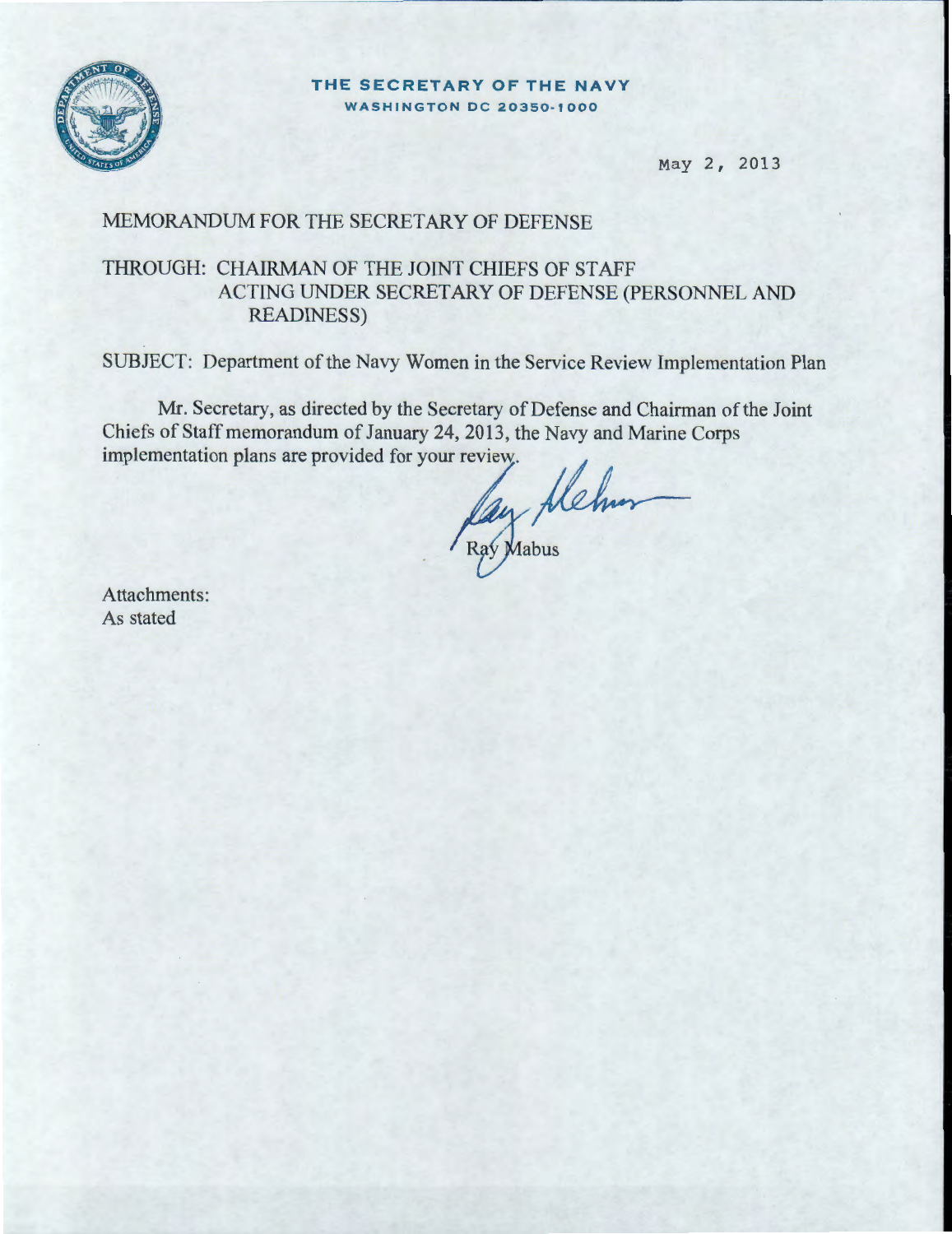#### **Navy Women in Service Implementation Plan**

Navy is fully committed to equal professional opportunities for all uniformed personnel. Currently, over 88% of all Navy billets are open to females. This is the result of Navy's deliberate and steady review and expansion of opportunities at sea for females that began with the first assignment of females onboard ships in 1994. We fully intend to continue our expansion of opportunity in a thoughtful and deliberate manner; our goal is to continue to ensure all Navy men and women have the opportunity to succeed and are set up for success with viable career paths while preserving our warfighting capability.

To review, the following **positions** are presently closed:

- Female enlisted on FFGs (costs of appropriate berthing and privacy arrangements are prohibitive)

- Female enlisted on PCs (costs of appropriate berthing and privacy arrangements are prohibitive)

- Female enlisted on MCMs (costs of appropriate berthing and privacy arrangements are prohibitive)

- Female enlisted in Coastal Riverine Force small craft (unit below brigade level, primary mission to engage in direct ground combat)

- Female enlisted assigned to USMC Ground Combat Element below battalion level (unit below brigade level, primary mission to engage in direct ground combat)

- Female officers on LA and Seawolf class submarines (costs of appropriate berthing and privacy arrangements are prohibitive)

The following **occupations** are presently closed:

- SEAL Officer, SEAL LDO, SEAL CWO, SEAL enlisted (SB, SO) (units engaged in Special Operations Forces missions)

- Enlisted ratings solely associated with duty on submarines (ETN, ETR, FT, ITS, MME, MMW, MT, STS) (costs of appropriate berthing and privacy arrangements are prohibitive)

In accordance with SECDEF's February 2013 memo rescinding the direct ground combat exclusion, Navy submits the following plan (TAB A) which maximizes all feasible professional opportunities for females in the Navy. With this plan, we fully envision Navy will have no closed occupations, very limited number of closed positions, and equal professional opportunity for females in every officer designator and enlisted rating in the Navy by January 2016.

- Navy intends in July 2013 to submit to OSD for Congressional notification, our intent to open Coastal Riverine Force small craft to female officers and enlisted. Upon approval, there will be no restrictions to the assignment of females in the Coastal Riverine Force.
- As coordinated with USMC, Navy intends to assign females to USMC Ground Combat Element as positions are opened by USMC. Navy personnel will adhere to USMC occupational standards where applicable.
- As coordinated with U.S. SOCOM, Navy and NSWC intend to follow the SOCOMdeveloped integrated timeline for the potential integration of females into Special Forces.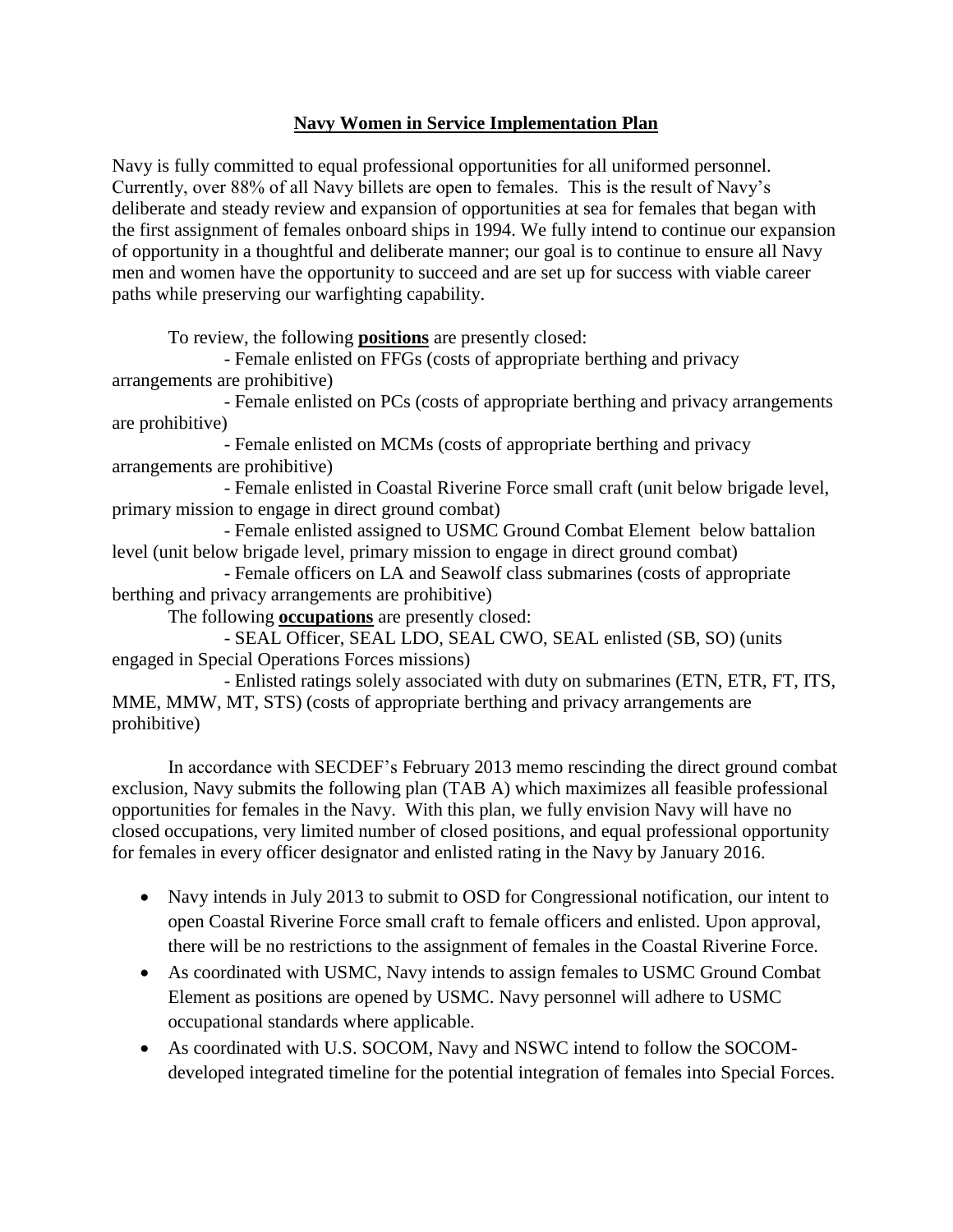- Navy has opened opportunity to women officers on all submarine types (SSN, SSBN, SSGN). Navy will decide NLT March 2015 whether, in addition to service on Virginia class submarines, women officers will be assigned to:
	- o LA class submarines
	- o Seawolf class submarines
- As publicly announced in Jan 2013, Navy intends to assign enlisted women to Virginia class submarines. Navy will decide NLT March 2015 on whether to expand assignment of enlisted women to other submarine classes.
- Women officers and enlisted currently serve on virtually every surface ship class in the Navy and we will continue to expand opportunity as new ships and ship classes are commissioned. Navy will decide NLT June 2014 whether to expand assignment opportunity for enlisted women to:
	- o FFGs (all but 1 FFG due to be decommissioned by 2016)
	- o MCMs (due to decommission by FY 2024, replaced by LCS with Mine Warfare Mission Module) which will be open to women, officer and enlisted.
	- o PCs (due to decommission by 2024)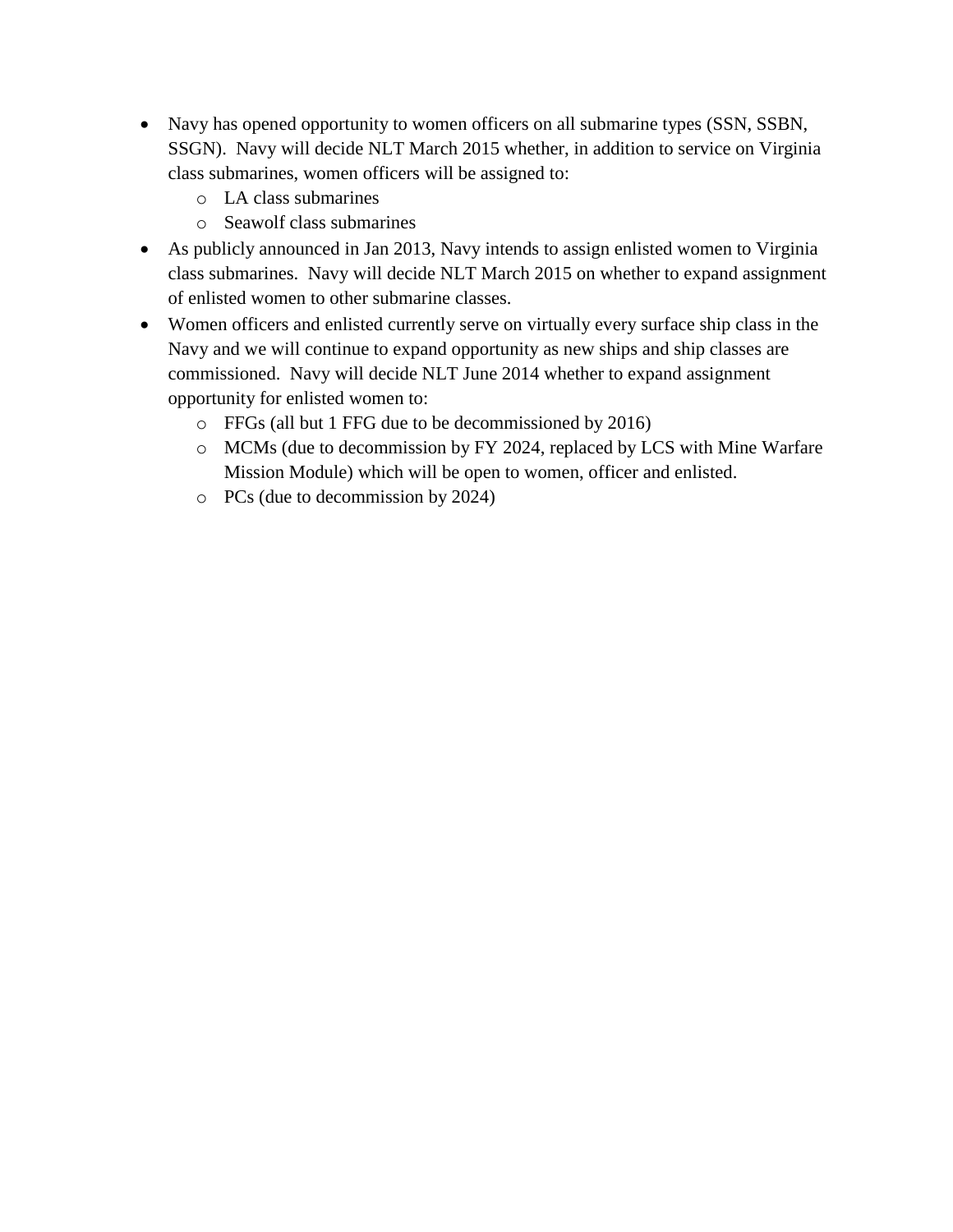### *Elimination of the 1994 Direct Ground Combat Definition and Assignment Rule*



### **US Navy Implementation Plan**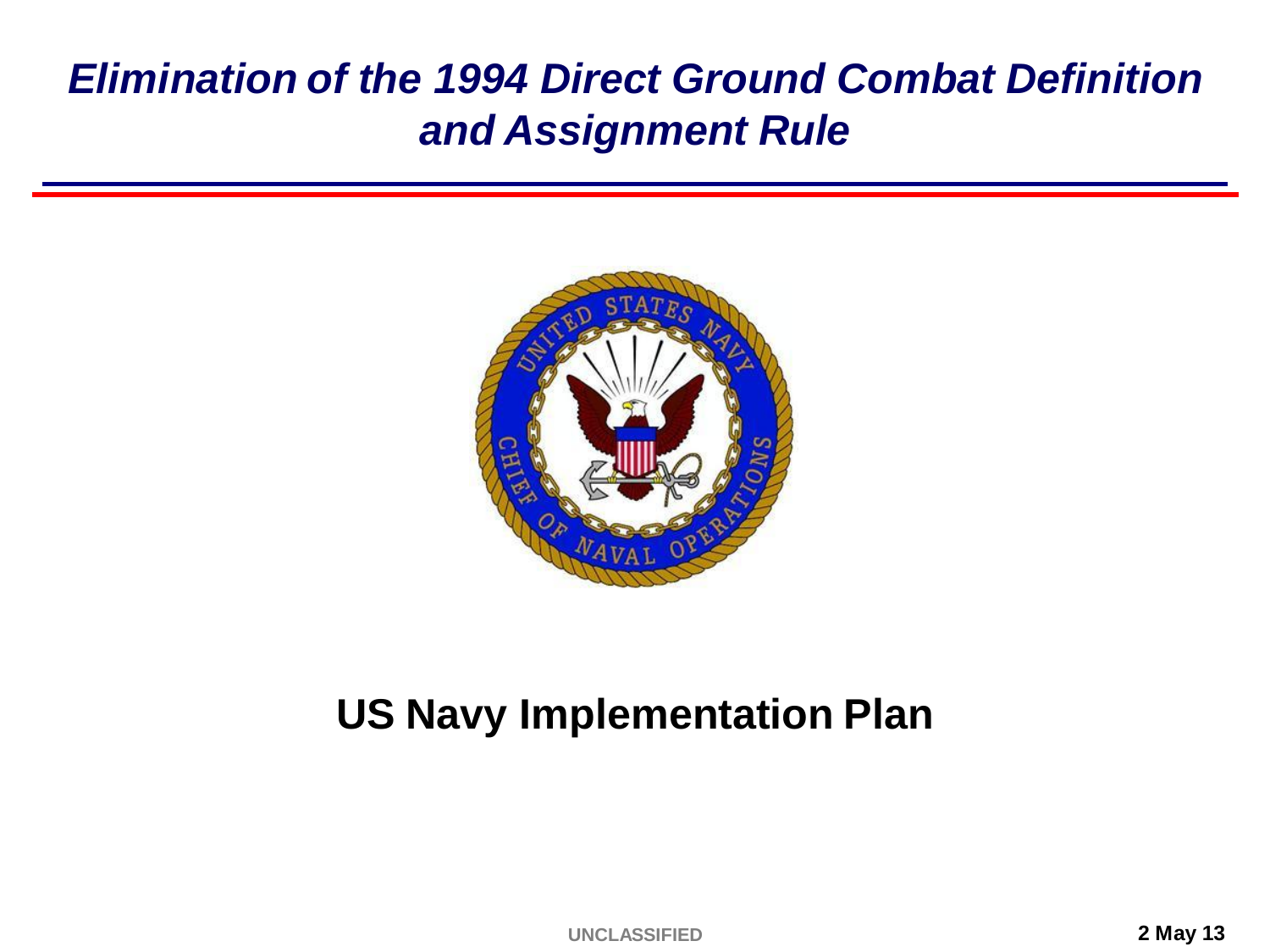



- **SECDEF/CJCS Direction**
- **CJCS Guiding Principles**
- **Navy Current Status**
- **Navy Current Policy**
- **Implementation Plan Summary**
- **Navy Implementation Plan Timeline Summary**
	- Decision Point #1: Coastal Riverine Force Small Craft Integration
	- Decision Point #2: USMC Ground Combat Element Support Integration
	- Decision Point #3: USSOCOM/Naval Special Warfare Integration
	- Decision Point #4: Submarine Integration
	- Decision Point #5: Frigate, Patrol Coastal Craft and Mine Countermeasure Ship Integration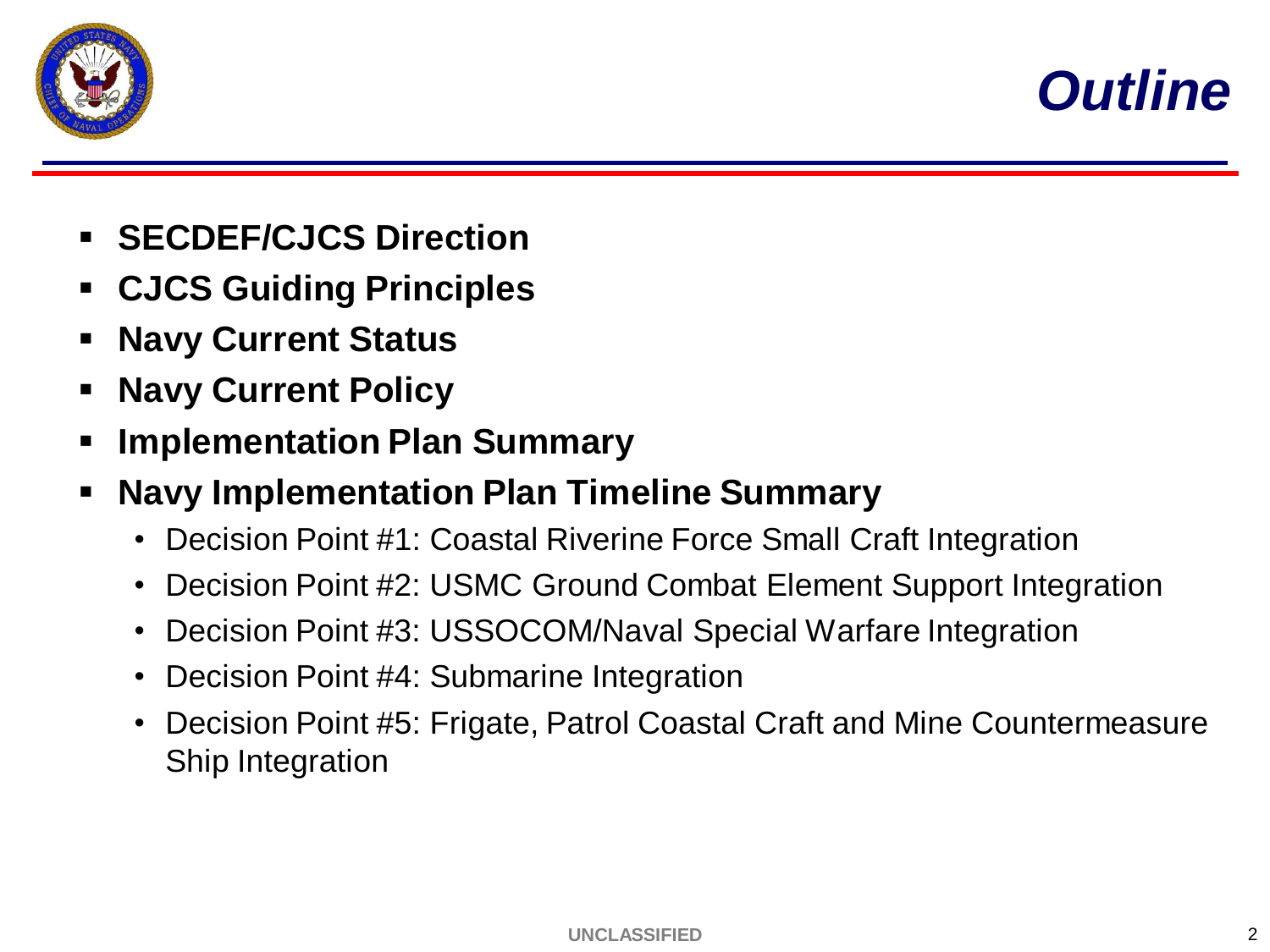

### **Example 2 Secretary of Defense's Direction**

• Integration of women into newly opened positions and units will occur as expeditiously as possible, considering good order and judicious use of fiscal resources

## **Chairman's Intent**

- Integrate women into occupational fields to the maximum extent possible successfully and without sacrificing our warfighting capability or the trust of the American people
- Services may request an exception to policy if the assignment of women to a specific position or occupational specialty is in conflict with stated principles.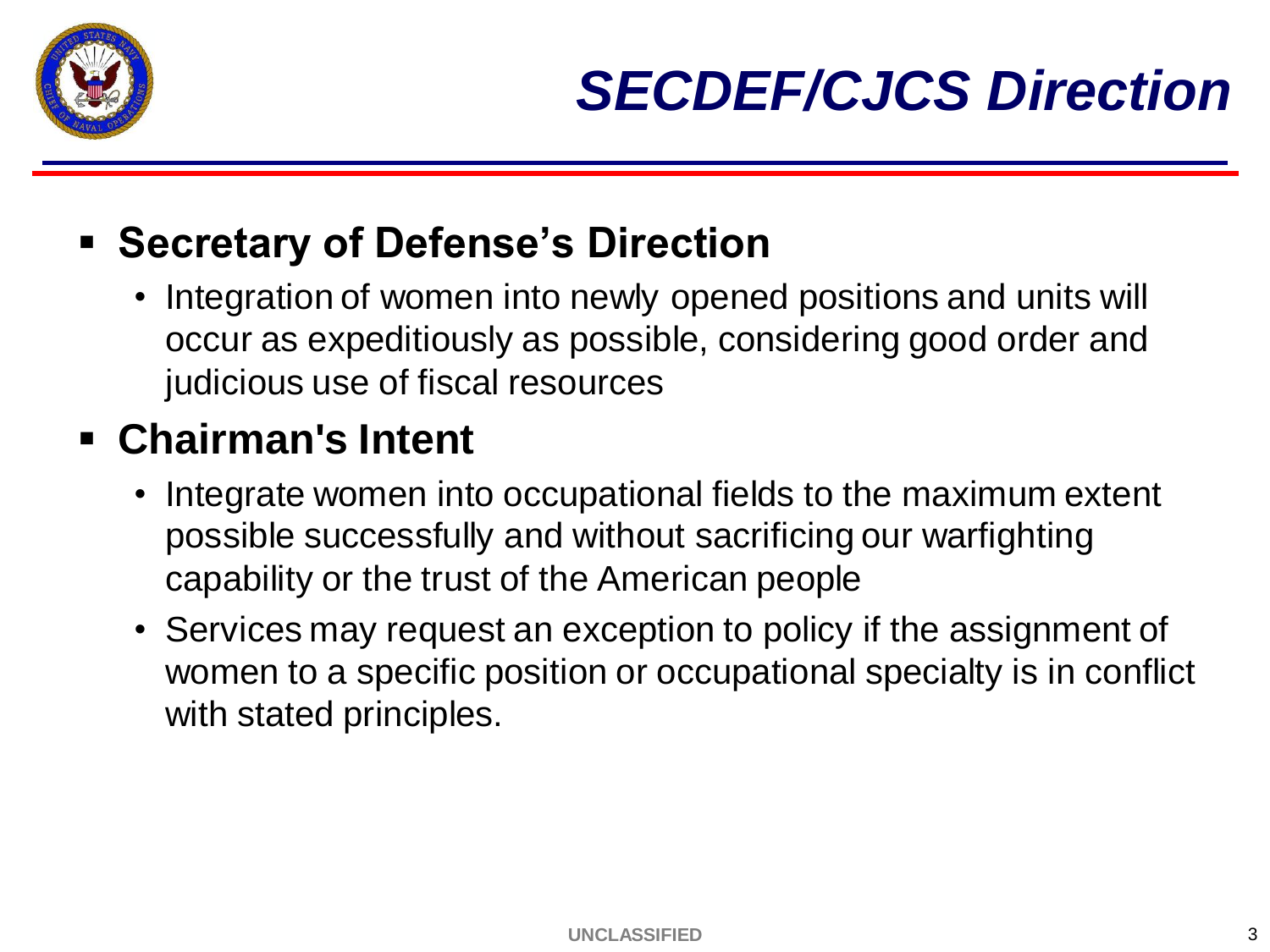

- **Preserve unit readiness, cohesion, and morale**
- **Ensure all Service men and women are given the opportunity to succeed and are set up for success with viable career paths**
- **Promote policies that maintain the best quality and most qualified people**
- **Validate occupational performance standards, both physical and mental, for all military occupational specialties**
- **Ensure a sufficient cadre of midgrade/senior women enlisted and officers are assigned to commands at the point of introduction to ensure success in the long run.**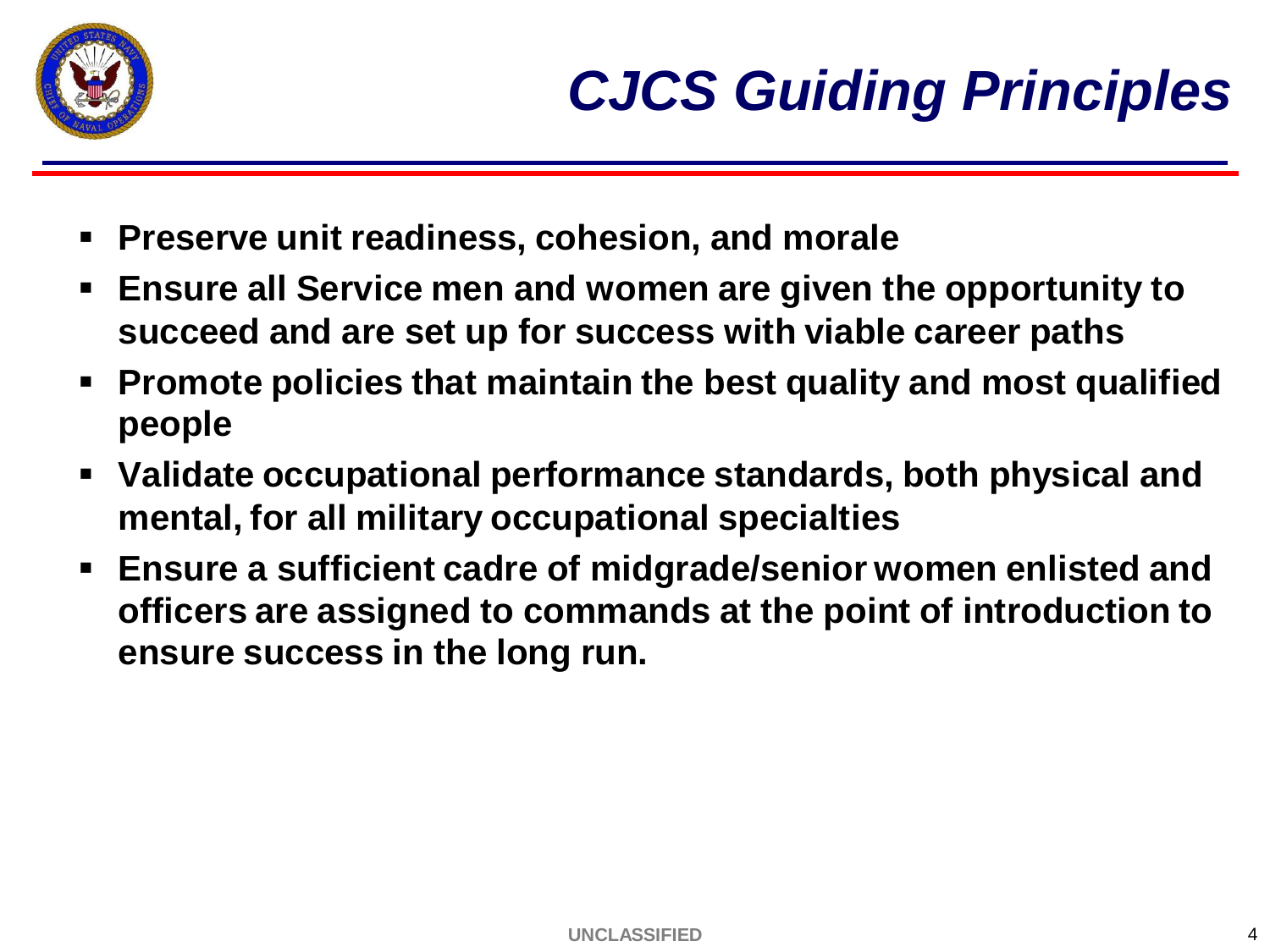

# *Navy Current Status*

#### **The following positions are presently closed:**

- Female enlisted on Frigates (FFG) (costs of appropriate berthing and privacy arrangements are prohibitive)
- Female enlisted on Mine Countermeasures (MCM) ships (costs of appropriate berthing and privacy arrangements are prohibitive)
- Female enlisted on Patrol Coastal Crafts (PC) (costs of appropriate berthing and privacy arrangements are prohibitive)
- Female enlisted in Coastal Riverine Force small craft (unit below brigade level, primary mission to engage in direct ground combat)
- Female officers and enlisted assigned to USMC Ground Combat Element (GCE) below battalion level (unit below brigade level, primary mission to engage in direct ground combat)
- Female officers on Los Angeles and Seawolf class submarines (costs of appropriate berthing and privacy arrangements are prohibitive)

#### **The following occupations are presently closed:**

- Special Warfare/Sea Air Land (SEAL) Officer, Limited Duty Officer, Chief Warrant Officer, and enlisted SB and SO ratings (units engaged in Special Operations Forces missions)
- Enlisted ratings solely associated with duty on Submarines (ETN, ETR, FT, ITS, MME, MMW, MT, STS) (costs of appropriate berthing and privacy arrangements are prohibitive)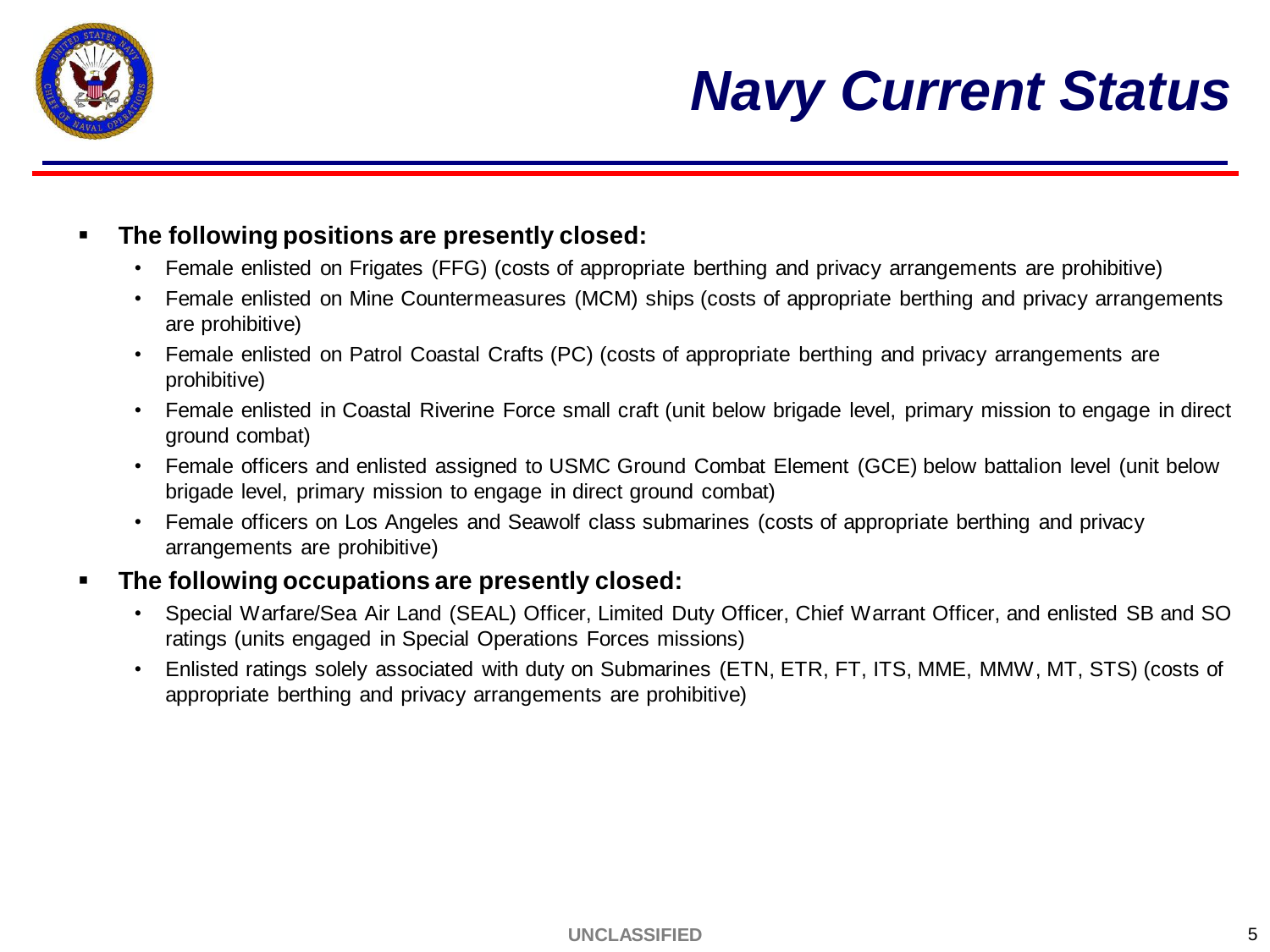



- **Based on lessons learned from surface, aviation and submarine integrations:**
	- All billets shall be gender-neutral; a man or woman may replace a transferring man or woman
	- Rating mix of women shall be balanced between available enlisted women and command manning requirements
	- Routine Navy assignment policy will be used
	- Assessments important for success
- **Navy Integration Policy (OPNAVINST 1300.17B) dictates:**
	- An experienced or warfare qualified female officer shall be aboard prior to the initial embarkation of enlisted E6 and junior women or newly commissioned officers
	- A minimum of one female Chief Petty Officer (CPO) shall be assigned and be aboard prior to E6 and junior women, can be waived to an E6 with Type Commander approval
	- A minimum of two female officers shall be assigned
	- Female E3 and junior shall not exceed 40% of E6 and junior female racks available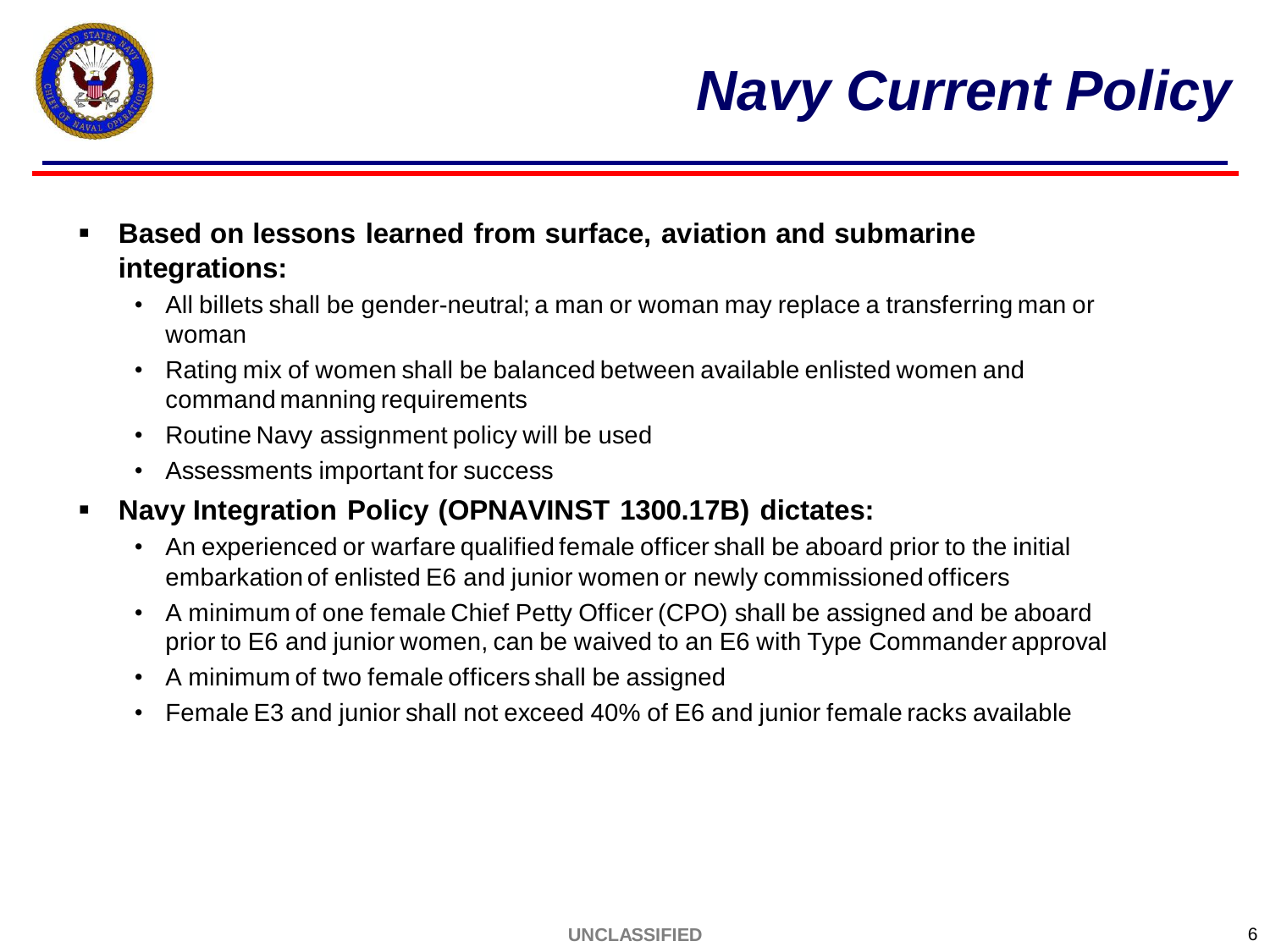

# *Implementation Plan Summary*

**In accordance with SECDEF's February 2013 memo rescinding the direct ground combat exclusion, Navy submits the following Implementation Plan which maximizes all feasible professional opportunities for females in the Navy. With this plan, we fully envision Navy will have no closed occupations, a very limited number of closed positions, and equal professional opportunity for females in every officer designator and enlisted rating in the Navy.** 

- **Navy intends to submit in July 2013 to OSD for Congressional notification, our intent to open Coastal Riverine Force small craft to female officers and enlisted. Upon approval, there will be no restrictions to the assignment of women in Coastal Riverine Force.**
- **As coordinated with USMC, Navy intends to assign females to USMC Ground Combat Element as units are opened by USMC. Navy personnel will adhere to USMC occupational standards where applicable.**
- **As coordinated with U.S. SOCOM, Navy and NSWC intend to follow the SOCOM-developed integrated timeline for the potential integration of women into Special Forces.**
- **Navy has opened opportunity to women Officers on all submarine types (SSN, SSBN, SSGN). Navy will decide NLT March 2015 whether, in addition to service on Virginia class submarines, women officers will be assigned to:** 
	- LA class submarines
	- Seawolf class submarines
- **As publicly announced in Jan 2013, Navy intends to assign enlisted women to Virginia class submarines. Navy will decide NLT March 2015 on whether to expand assignment of enlisted women to other submarine classes.**
- **Women officers and enlisted currently serve on virtually every surface ship class in the Navy and we will continue to expand opportunity as new ships and ship classes are commissioned. Navy will decide NLT June 2014 whether to expand assignment opportunity for enlisted women to:** 
	- FFGs (all but 1 FFG due to be decommissioned by 2016)
	- MCMs (due to decommission by FY 2024, replaced by LCS with Mine Warfare Mission Module) which will be open to women, officer and enlisted.
	- PCs (due to decommission by 2024)

#### **UNCLASSIFIED**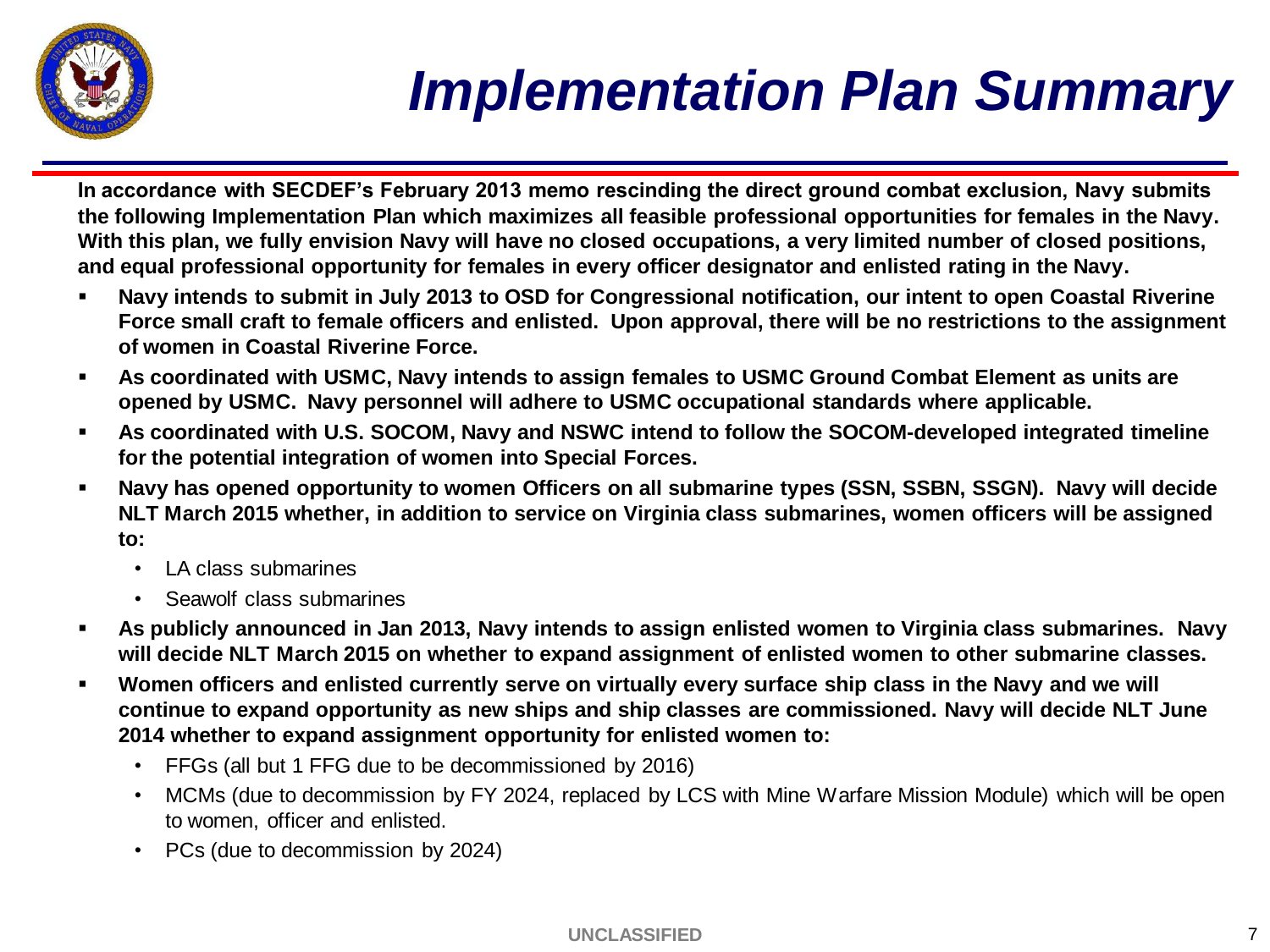

# *Navy Implementation Plan Timeline Summary*

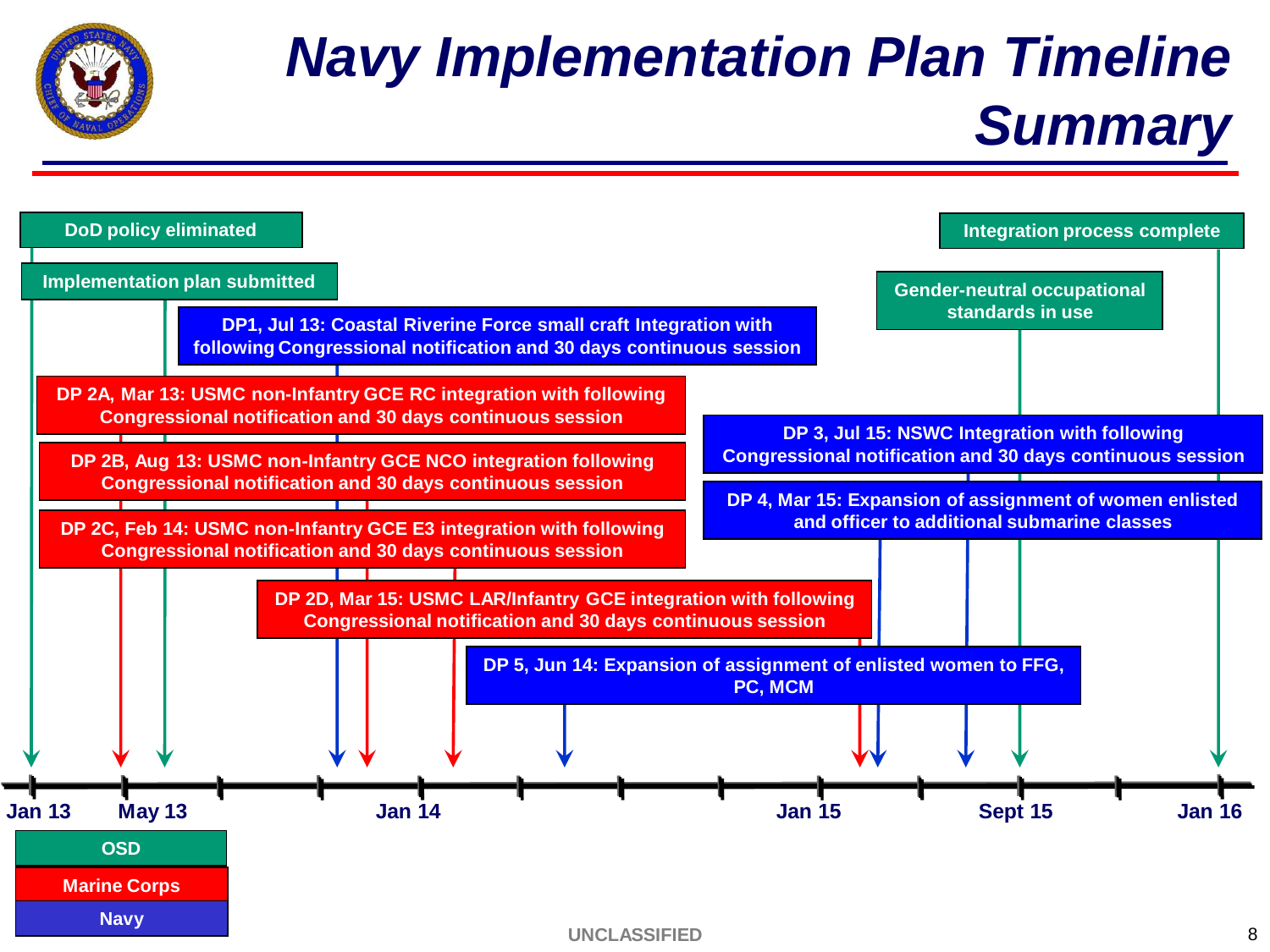

## *Decision Point #1: Coastal Riverine Force Small Craft Integration*

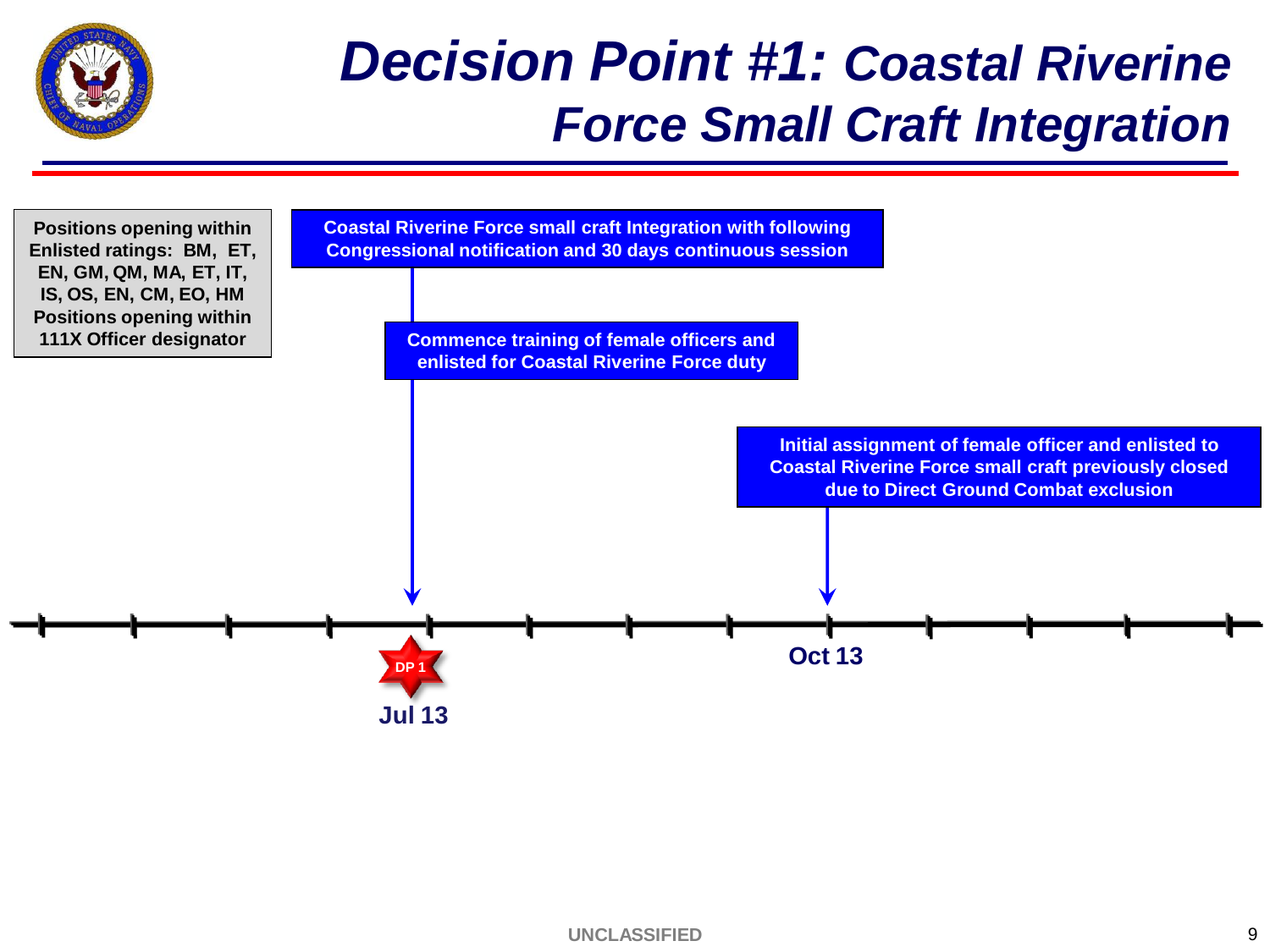

# *Decision Point #2: USMC Ground Combat Element Support Integration*

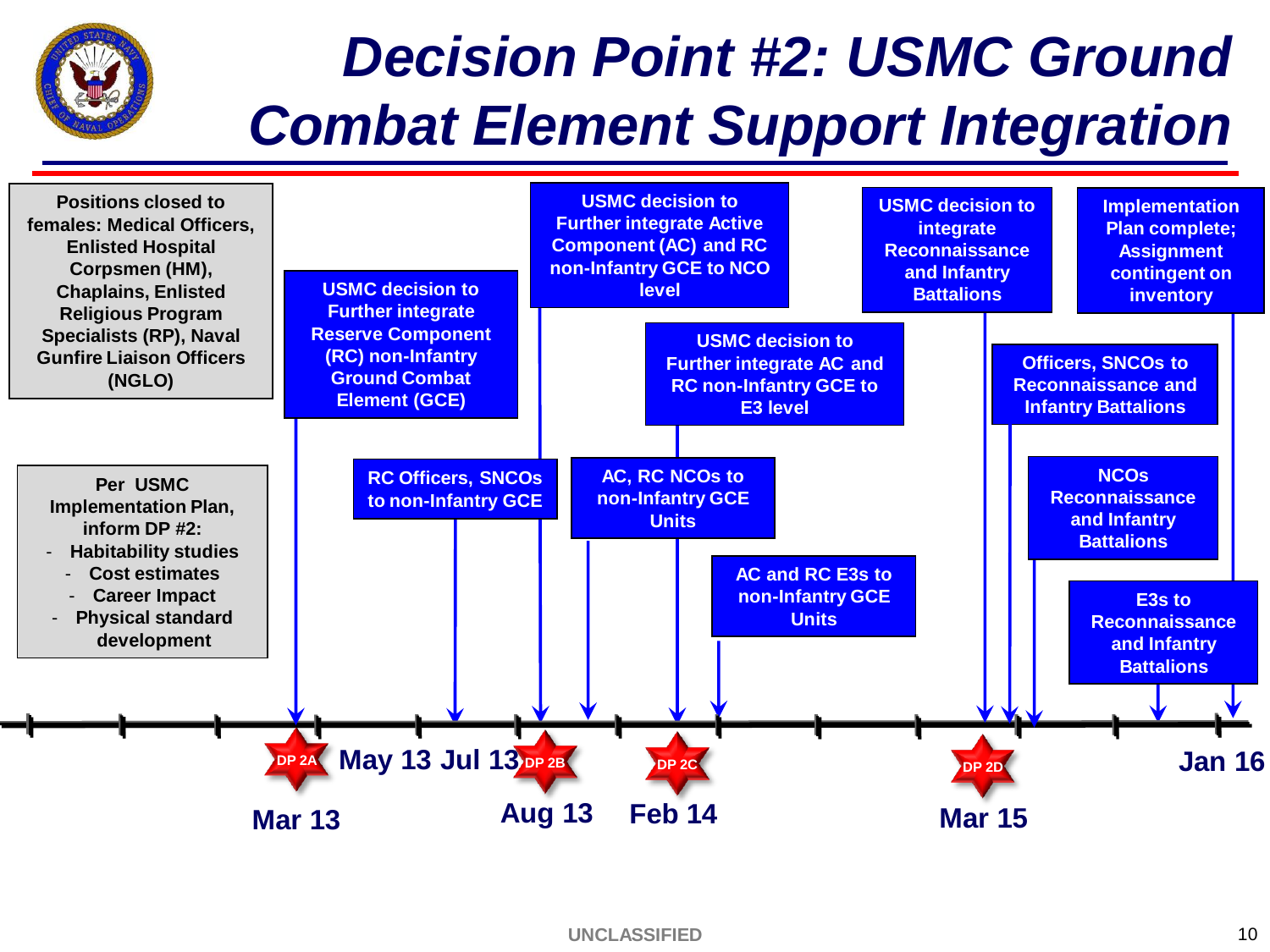

## *Decision Point #3: USSOCOM/Naval Special Warfare Integration*

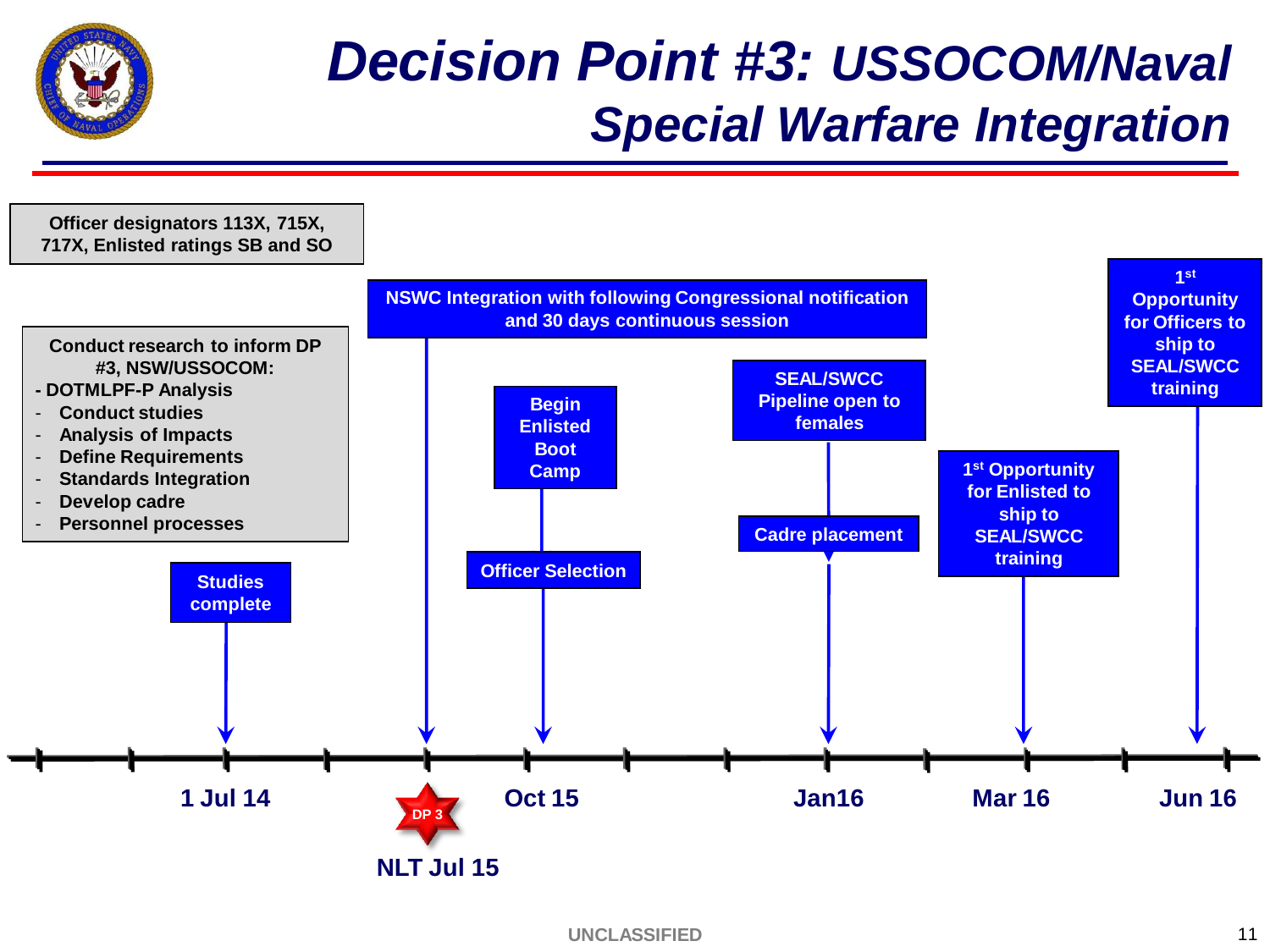

# *Decision Point #4: Submarine Integration*



- **Enlisted integration POAM will emulate officer model**
- **The Submarine Force has committed to building VA Class Block V and OHIO Replacement Class to be gender neutral**